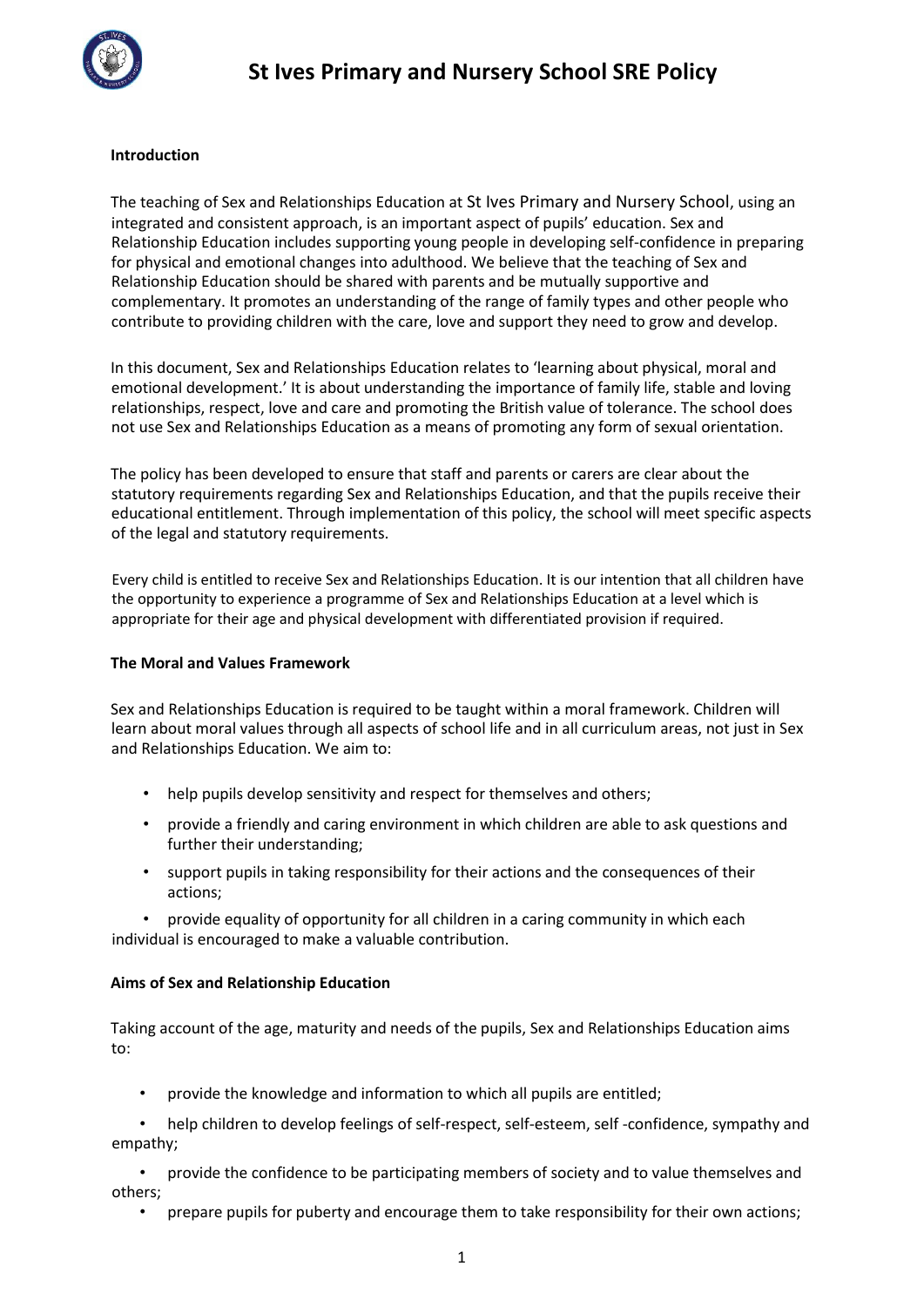- give them an understanding of reproduction and sexual development;
- give them an understanding of the importance of health and hygiene;
- develop and use communication skills and assertiveness skills to cope with the influences of their peers and the media;
- respect and care for their bodies;
- answer pupils' questions honestly and sensitively referring the children to parents where appropriate;
- give them information on where individuals and families can get help and support.

## **Context**

We teach Sex and Relationships Education in the context of the school's aims and values framework and through the use of the 'You, Me and PSHE' programme. Whilst Sex and Relationships Education in our school means that we give children information about sexual behaviour, we do this with an awareness of the moral code and values which underpin all work in school. In particular, we teach Sex and Relationships Education with the beliefs that:

- SRE should be taught in the context of loving relationships and family life;
- SRE is part of a wider personal, social, spiritual and moral education process;
- children should be taught to have respect for their own bodies;
- Children should learn about their responsibilities to others, and be aware of the consequences of sexual activity;
- It is important to build positive relationships with others, involving trust and respect;
- Children need to learn the importance of self-control.

# **Teaching and Learning including Delivery of the Curriculum**

We teach Sex and Relationships Education discretely through the 'You, Me and PSHE' programme and is taught specifically in Year 2, 4 and 6. However, some relationship aspects are covered throughout our curriculum, and some of the biological aspects are covered in Science.

We also teach Sex and Relationships Education through other subject areas (for example Science and PE) where we feel that they contribute significantly to a child's knowledge and understanding of his or her own body, and how it is changing and developing.

Linked with R.E, children reflect on family relationships, different family groups and friendship. They learn about rituals and traditions associated with birth, marriage and death and talk about the emotions involved.

Since Sex and Relationships Education incorporates the development of self-esteem and relationships, pupils' learning does not just take place through the taught curriculum, but through all aspects of school life including the playground. It is important then that all staff understand that they have a responsibility to implement this policy and promote the aims of the school at any time they are dealing with children.

#### **The Role of Parents**

The school is well aware that the primary role in children's Sex and Relationships Education lies with parents and carers. We wish to build a positive and supporting relationship with the parents of children at our school through mutual understanding, trust and co-operation. In promoting this objective we: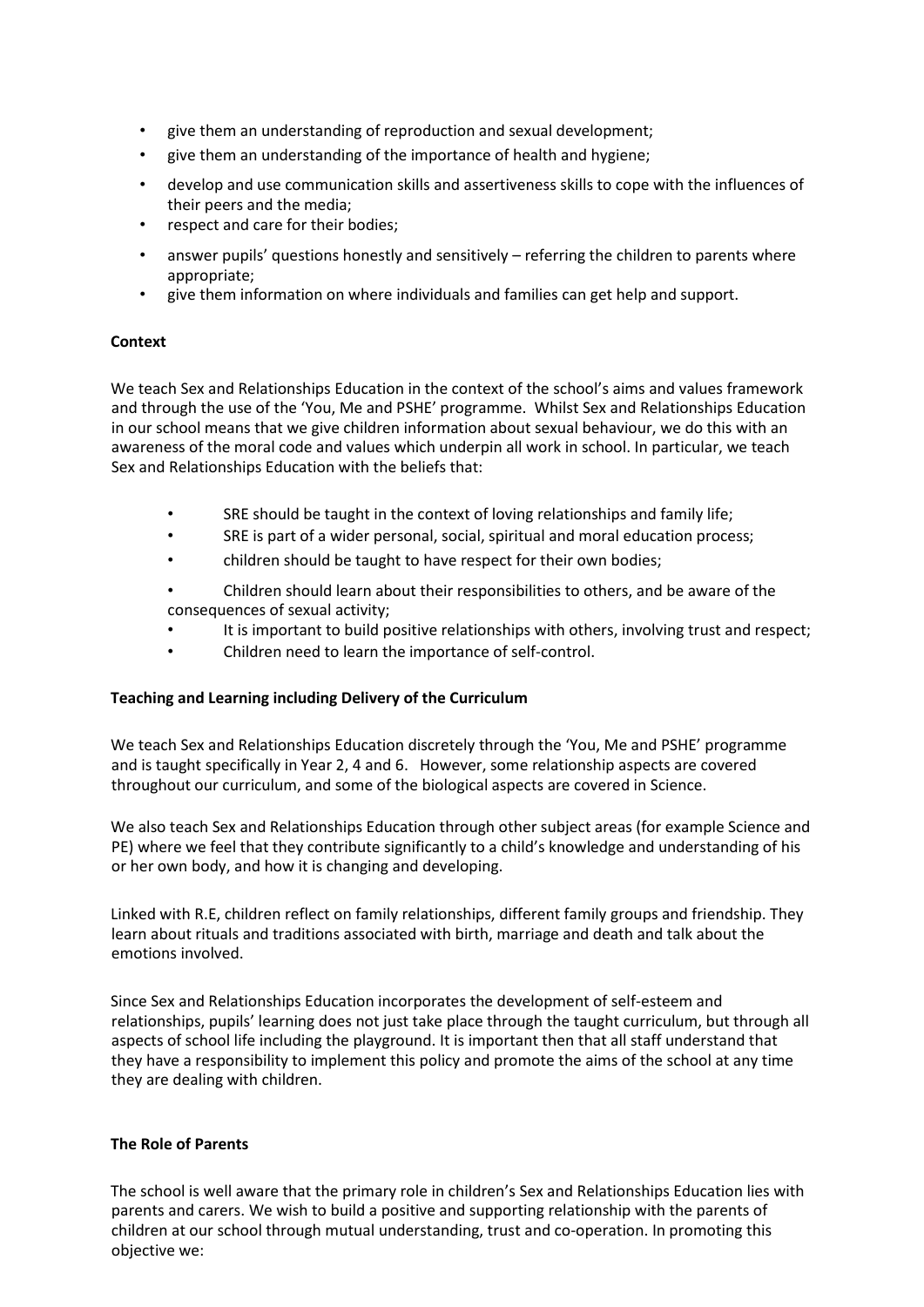- inform parents about the school's Sex and Relationships Education policy and practice;
- answer any questions that parents may have about the Sex and Relationships Education of their child;
- take seriously any issue that parents raise with teachers or governors about this policy or the arrangements for Sex and Relationships Education in the school.

#### **The Role of the Headteacher**

It is the responsibility of the headteacher to ensure that both staff and parents are informed about our Sex and Relationships Education policy, and that the policy is implemented effectively. It is also the headteacher's responsibility to ensure that members of staff are given sufficient training, so that they can teach effectively and handle any difficult issues with sensitivity. The Headteacher monitors this policy on a regular basis and reports to governors on the effectiveness of the policy.

#### **The Role of the School and Other Members of the Community**

We encourage other valued members of the community to work with us to provide advice and support to the children with regard to health education. Health professionals are expected to work within the school's Sex and Relationships Education policy and on the instructions of the headteacher.

#### **Confidentiality**

Teachers conduct Sex and Relationships Education lessons in a sensitive manner and in confidence. However, if a child makes a reference to being involved, or likely to be involved in sexual activity, or indicates that they may have been a victim of abuse, this will be dealt with in line with our child protection policy.

#### **Answering Difficult Questions**

If a child asks an explicit or difficult question, the staff will use their professional judgement in deciding the best way to answer it. This may be through individual work or discussion with the child. If the staff member is concerned, they can refer to the headteacher who can discuss the matter with the parent, or follow other appropriate procedures.

#### **Procedures for Withdrawal of Pupils**

Parents and carers have the right to withdraw their child from some, or all, Sex Education lessons, but not statutory Science lessons. However, should you be considering such a step, first talk it through with your child and their class teacher, and then, if necessary, contact the headteacher.

#### **Children with SEND**

It is up to the school to make sure that the needs of all pupils are met. This may mean more explicit teaching to ensure that children with additional education needs are properly included in SRE. This may mean additional support within lessons, small group or individual lessons and an adapting of resources to enable access. Parents may need to be consulted individually with regard to children with SEND, especially if the pupil has a very low mental and or emotional age.

#### **Monitoring and Evaluating the Policy**